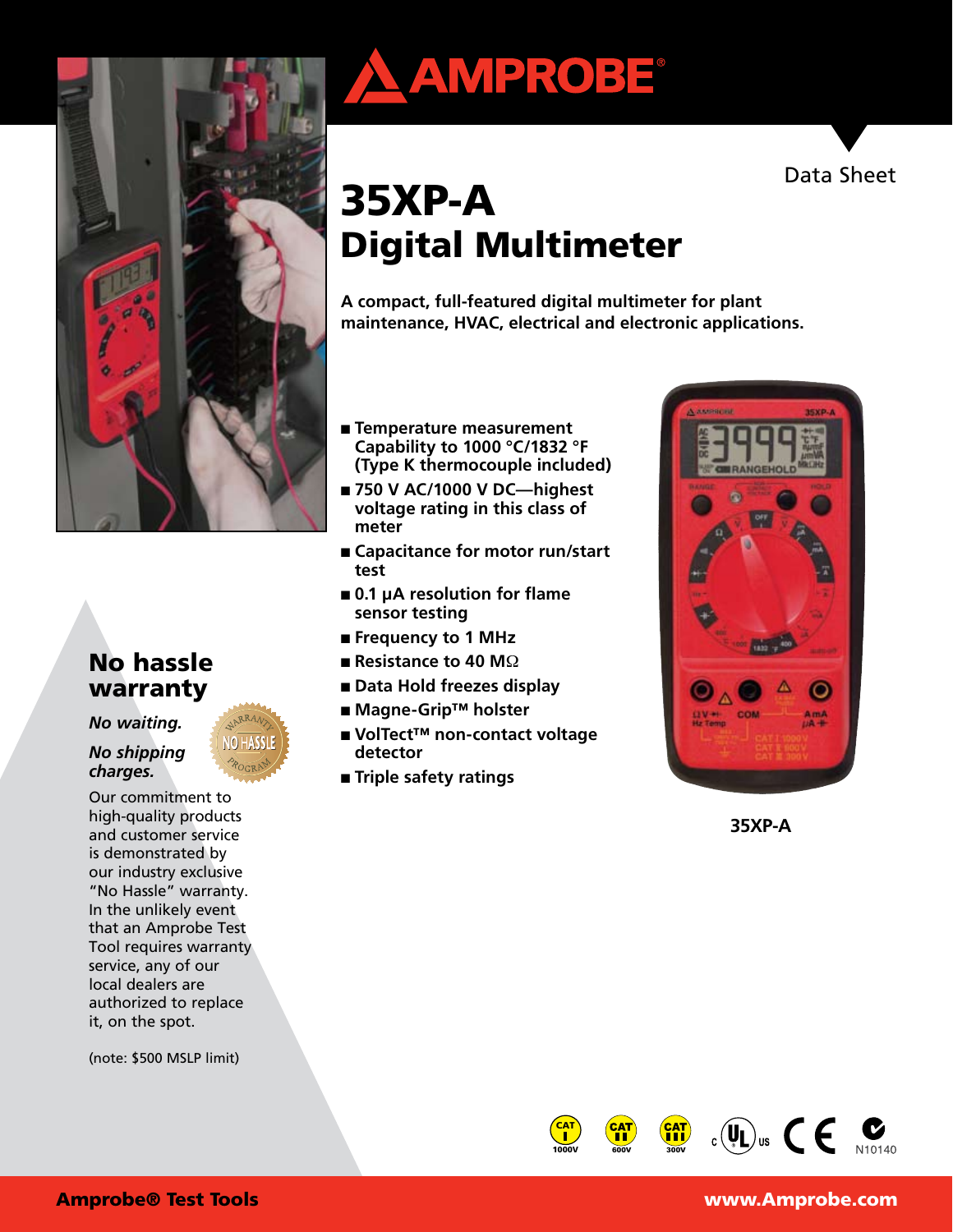

#### **35XP-A Digital Multimeter**

### Data Sheet

#### **General Specifications**

| <b>Display</b>                 | 3-3/4 digit liquid crystal display (LCD) with a maximum reading of 3999                      |
|--------------------------------|----------------------------------------------------------------------------------------------|
| Polarity                       | Automatic, positive implied, negative polarity indication                                    |
| Overrange                      | (OL) or (-OL) is displayed                                                                   |
| Zero                           | Automatic                                                                                    |
| <b>Low Battery Indication</b>  | The " $\blacksquare$ " is displayed when the battery voltage drops below the operating level |
| <b>Auto Power Off</b>          | Approx. 10 minutes                                                                           |
| <b>Measurement Rate</b>        | 2 times per second, nominal                                                                  |
| <b>Operating Environment</b>   | 0 °C to 50 °C at <70 % R.H.                                                                  |
| <b>Storage Temperature</b>     | -20 °C to 60 °C, 0 to 80 % R.H. with battery removed from meter                              |
| Accuracy                       | Stated accuracy at 23 °C ± 5 °C, <75 % relative humidity                                     |
| <b>Temperature Coefficient</b> | 0.1 x (specified accuracy) per $°C$ (0 $°C$ to 18 $°C$ , 28 $°C$ to 50 $°C$ )                |
| <b>Altitude</b>                | 2000 m                                                                                       |
| Power                          | Single standard 9 volt battery, NEDA 1604, JIS 006P, IEC 6F22                                |
| <b>Battery Life</b>            | 150 hours typical with carbon-zinc, 300 hours typical with alkaline                          |
| Dimensions (H x W x D)         | 155 mm x 72 mm x 32 mm                                                                       |
| Weight                         | Approx. 400 g including battery                                                              |
| Warranty                       | One-year                                                                                     |

#### **Specifications**

| <b>Function</b>              | Range                                                                       | <b>Accuracy</b>            |  |
|------------------------------|-----------------------------------------------------------------------------|----------------------------|--|
|                              |                                                                             |                            |  |
| <b>Voltage</b>               |                                                                             |                            |  |
| <b>DC Volts</b>              |                                                                             |                            |  |
| Ranges                       | 400 mV, 4 V, 40 V, 400 V, 1000 V                                            | $\pm$ (0.5 % rdg + 1 dgt)  |  |
| AC Volts (45 Hz to 500 Hz)   |                                                                             |                            |  |
| Ranges                       | 400 mV (45 Hz to 100 Hz)                                                    | $\pm$ (1.5 % rdg + 5 dgts) |  |
|                              | 4 V, 40 V, 400 V, 750 V                                                     | $\pm$ (1.5 % rdg + 5 dgts) |  |
| <b>Resolution</b>            | $100 \mu V$                                                                 |                            |  |
| <b>Input Impedance</b>       | 400 mV: >100 MΩ; 4 V: 10 MΩ; 40 V to 1000 V: 9.1 MΩ                         |                            |  |
| <b>Overload Protection</b>   | 1000 V DC or 750 V AC RMS                                                   |                            |  |
| <b>Current</b>               |                                                                             |                            |  |
| <b>DC Current</b>            |                                                                             |                            |  |
| Ranges                       | 400 µA, 4000 µA, 40 mA, 400 mA                                              | $\pm$ (1.0 % rdg + 2 dgt)  |  |
|                              | 2A                                                                          | $\pm$ (2.0 % rdg + 3 dgts) |  |
| AC Current (45 Hz to 500 Hz) |                                                                             |                            |  |
| Ranges                       | 400 µA, 4000 µA, 40 mA, 400 mA                                              | $\pm$ (1.5 % rdg + 5 dgts) |  |
|                              | 2 A                                                                         | $\pm$ (2.5 % rdg + 5 dgts) |  |
| <b>Resolution</b>            | $0.1 \mu A$                                                                 |                            |  |
| <b>Input Protection</b>      | 2 A/1000 V fast blow ceramic fuse 6.3 mm x 32 mm on A input                 |                            |  |
| <b>Burden Voltage</b>        | 500 mV max. (2 V max. on 4 mA, 400 mA ranges)                               |                            |  |
| <b>Resistance</b>            | 400 $\Omega$ , 4 k $\Omega$ , 40 k $\Omega$ , 400 k $\Omega$ , 4 M $\Omega$ | $\pm$ (1.0 % rdg + 4 dgts) |  |
|                              | $40 \text{ M}\Omega$                                                        | $\pm$ (2.0 % rdg + 5 dgts) |  |
| <b>Resolution</b>            | 100 $m\Omega$                                                               |                            |  |
| <b>Open Circuit Voltage</b>  | $-0.45$ V DC typical, (-1.2 V DC on 400 $\Omega$ range)                     |                            |  |
| <b>Overload Protection</b>   | 1000 V DC or 750 V AC RMS                                                   |                            |  |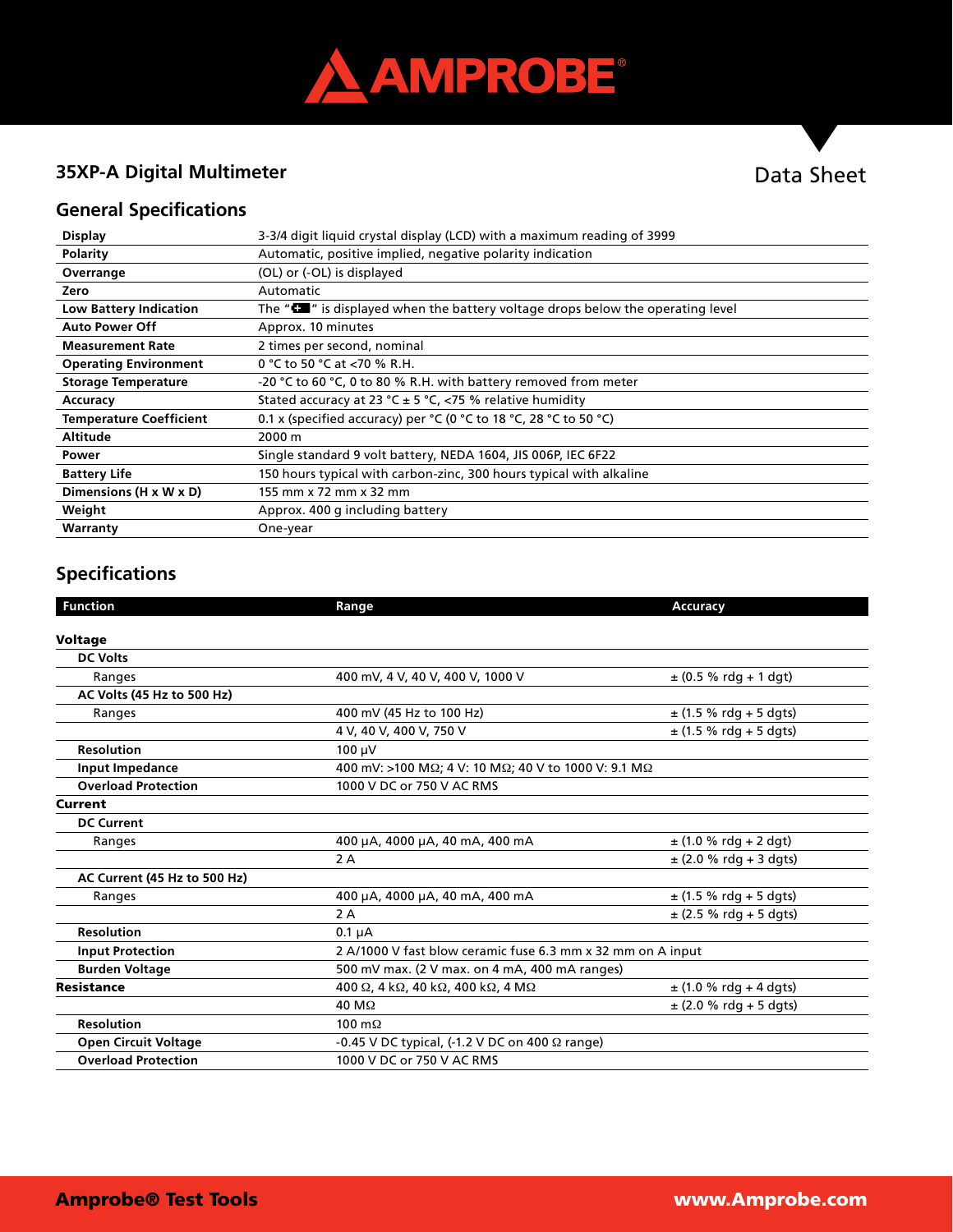

#### **35XP-A Digital Multimeter**

#### Data Sheet

#### **Specifications, cont.**

| <b>Function</b>                      | Range                                                                                                 | Accuracy                    |  |
|--------------------------------------|-------------------------------------------------------------------------------------------------------|-----------------------------|--|
| Capacitance                          | 4 nF, 40 nF, 400 nF, 4 µF                                                                             | $\pm$ (5.0 % rdg + 30 dgts) |  |
|                                      | 40 uF, 400 uF                                                                                         | $\pm$ (5.0 % rdg + 5 dgts)  |  |
|                                      | 4 mF                                                                                                  | $\pm$ (5.0 % rdg + 15 dgts) |  |
| <b>Resolution</b>                    | 1 pF                                                                                                  |                             |  |
| <b>Test Voltage</b>                  | < 1 V                                                                                                 |                             |  |
| <b>Test Frequency</b>                | 1.3 Hz on 4 nF to 40 µF ranges, 0.7 Hz on 400 µF, 4 mF ranges                                         |                             |  |
| <b>Input Protection</b>              | 2 A/1000 V fast blow ceramic fuse 6.3 mm x 32 mm on A input                                           |                             |  |
| <b>Temperature</b>                   | 400 °C, 1000 °C, 400 °F, 1832 °F                                                                      |                             |  |
|                                      | -20 °C to 10 °C                                                                                       | $\pm$ (2.0 % rdg + 4 °C)    |  |
|                                      | 10 °C to 200 °C                                                                                       | $\pm$ (1.0 % rdg + 3 °C)    |  |
|                                      | 200 °C to 1000 °C                                                                                     | $\pm$ (3.0 % rdg + 2 °C)    |  |
|                                      | -4 °F to 50 °F                                                                                        | $\pm$ (2.0 % rdg + 8 °F)    |  |
|                                      | 50 °F to 400 °F                                                                                       | $\pm$ (1.0 % rdg + 6 °F)    |  |
|                                      | 400 °F to 1832 °F                                                                                     | $\pm$ (3.0 % rdg + 4 °F)    |  |
| <b>Resolution</b>                    | 0.1 °C, 0.1 °F                                                                                        |                             |  |
| <b>Overload Protection</b>           | 1000 V DC or 750 V AC RMS                                                                             |                             |  |
|                                      | 1000 V 600 V 300 V                                                                                    |                             |  |
| <b>Frequency</b>                     | 4 k, 40 k, 400 k, 1 M                                                                                 | $\pm$ (0.1 % rdg + 3 dgts)  |  |
| Resolution                           | 1 Hz                                                                                                  |                             |  |
| Sensitivity                          | 10 Hz to 1 MHz: >2.5 V rms                                                                            |                             |  |
| <b>Minimum Pulse Width</b>           | $> 25$ ns                                                                                             |                             |  |
| <b>Duty Cycle Limits</b>             | $>$ 30 % and $<$ 70 %                                                                                 |                             |  |
| <b>Overload Protection</b>           | 1000 V DC or 750 V AC RMS                                                                             |                             |  |
| Continuity                           |                                                                                                       |                             |  |
| <b>Audible Indication</b>            | Less than 25 $\Omega$                                                                                 |                             |  |
| <b>Response Time</b>                 | 100 ms                                                                                                |                             |  |
| <b>Overload Protection</b>           | 1000 VDC or 750 VAC rms                                                                               |                             |  |
| <b>Diode Test</b>                    |                                                                                                       |                             |  |
| <b>Test Current</b>                  | 1.2 mA (approximate)                                                                                  | $\pm$ (1.5 % rdg + 3 dgts)  |  |
| <b>Resolution</b>                    | 1 mV                                                                                                  |                             |  |
| <b>Open Circuit Voltage</b>          | 3.0 DC typical                                                                                        |                             |  |
| <b>Overload Protection</b>           | 1000 V DC or 750 V AC RMS                                                                             |                             |  |
| <b>Non-Contact Voltage Indicator</b> |                                                                                                       |                             |  |
|                                      | Conce unitage 70 V to COO V AC because shirps and big bright red LED semses an unarise an all reposes |                             |  |

Sense voltage 70 V to 600 V AC beeper chirps and big bright red LED comes on, works on all ranges